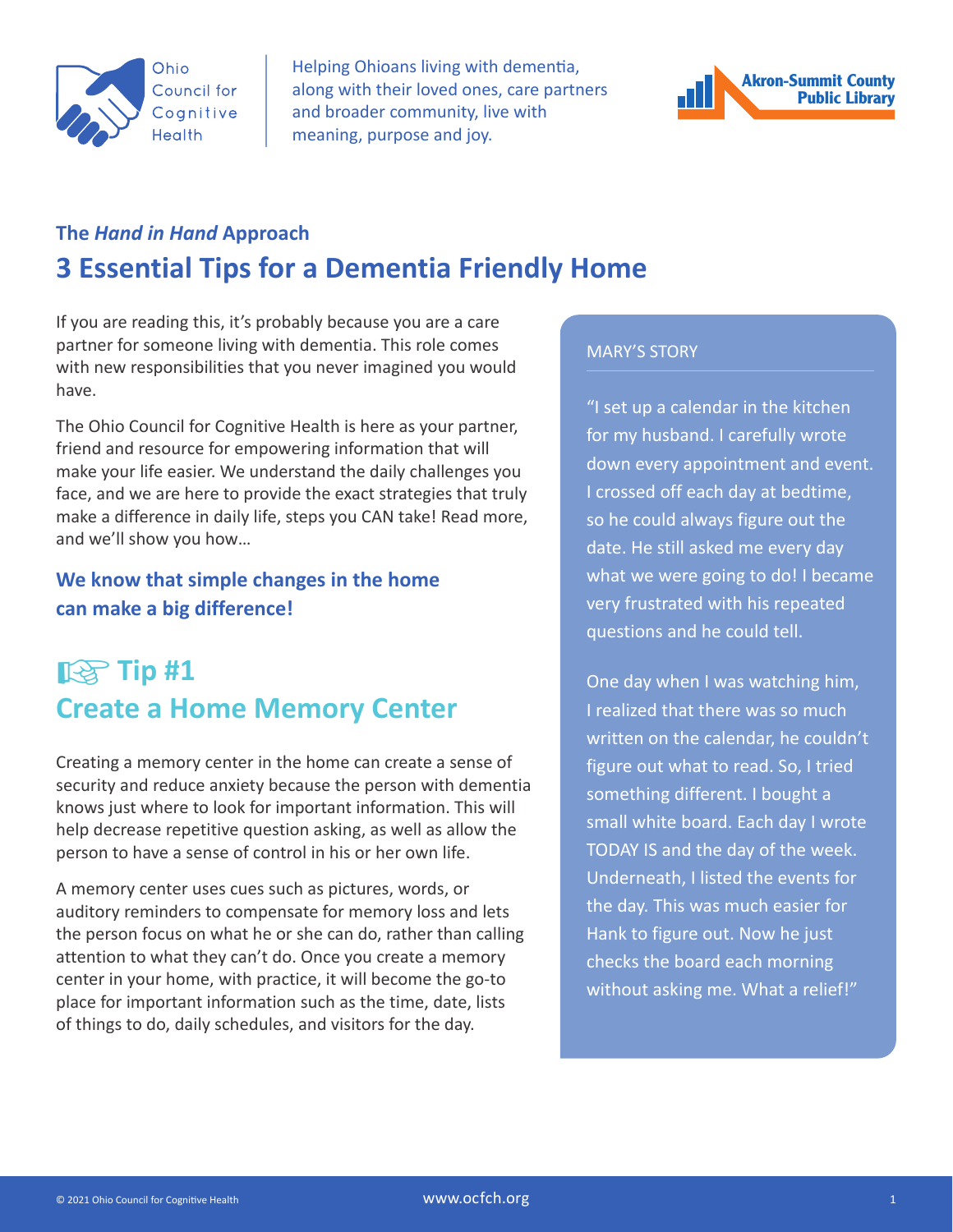## **Here's What You Can Do!**

## **Try this!**

Choose a place that is in a central, frequently used location in the home. For most families, this tends to be the kitchen. Choose an area where you can place a small table, or use an area of the counter.

## $\bigcup$

Clear out the clutter. There should be nothing there except for what is intentionally placed to create the memory center. Piles of mail, stacks of magazines, and old receipts are going to be distracting and confusing for the person.

## $\bigcup$

Place a large, easy-to-read digital or analog clock on the wall at a height that is easy to see. Look for an analog clock with Arabic numbers because they are easier to read than Roman numerals. If you aren't sure which to choose (digital or analog), pick the type of clock that your loved one is accustomed to using.

## $\bigcup$

On the table or counter, place a simple, large desk calendar with minimal designs or pictures. Or, use a memo board with a dry erase surface that already has a place for a calendar, notes, and daily schedule.

## $\bigcup$

Place pens and an 8  $\frac{1}{2}$ " x 11" lined notepad next to the calendar for taking notes during phone calls or writing reminders.

 $\bigcup$ 

Consider purchasing a new telephone. Phones with large buttons are ideal for people with low vision or limited fine motor abilities. Picture phones have room for a picture of the person next to the memory dial button. This is best for people with significant memory issues.



# $\begin{array}{c} \bullet \\ \bullet \end{array}$

Organize all medication in clearly labeled pill boxes and fill on the same day each week. For example, each Sunday night, fill the medication box for the week.

 $\begin{array}{c} \bullet \\ \bullet \end{array}$ Gather all important health information for all individuals living in the household and place it in a red folder labeled *"In Case of an Emergency."* Make sure the information includes all medical diagnoses, such as Alzheimer's disease, medication, physician name and number, allergies, etc. List the name and number of an emergency contact to be called if the caregiver of the person with dementia is taken ill.

 $\bigcup$ 

Practice Using the Memory Center. Make routine trips to the Memory Center to read the list of events throughout the day with the person who has cognitive impairment to create a habit of always checking. If the person asks questions repetitively about the day's schedule, do not tell him the answer. Instead say, *"Let's go to the memory center and find out."*  Then, ask the person to read the information about what he is seeking. Do this repeatedly to help develop the new habit. Place an "**X**" over the day when it is done to decrease confusion as to what day it is. If a full calendar is too much, just write the events or chores of the day on a space on the white board labeled *"Today's Events."* Leave simple notes about important topics, such as *"John will visit Tuesday."*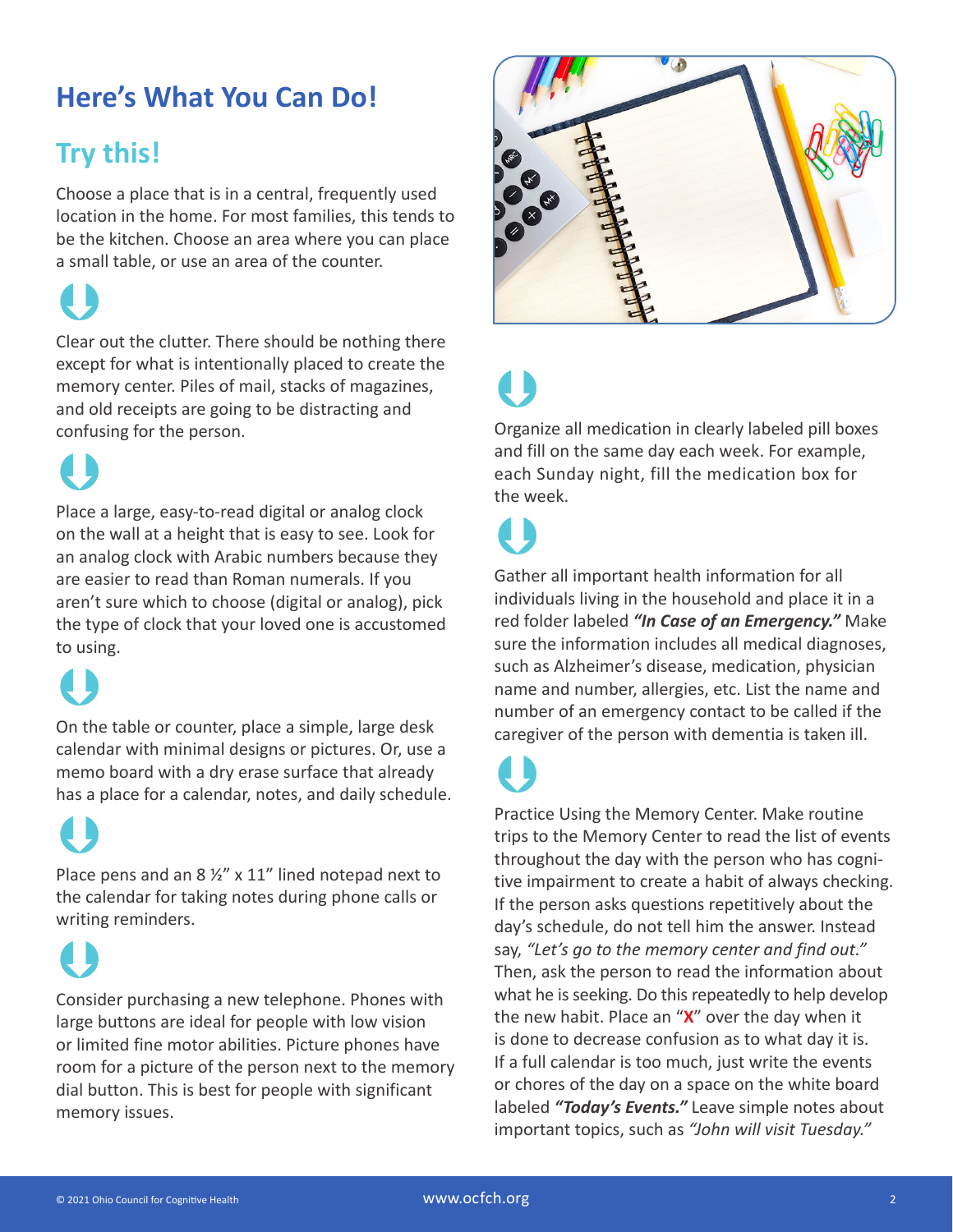### ☞**Tip #2: Enhance Lighting**

Have you ever noticed your loved one having difficulty with simple tasks such as preparing a snack, shaving or even finding their fork during a meal? Often these changes in ability are attributed to confusion caused by cognitive impairment, but what many people don't realize is that individuals living with dementia must cope with visual impairment every day.

Individuals living with dementia must cope with visual impairment every day that results in:

- Reduced visual acuity
- Reduced ability to see colors
- Difficulty distinguishing items from one another
- Less tolerance of glare
- Impaired depth perception
- Difficulty seeing and reading in low lighted areas

#### **Good Lighting Can Make a Difference**

Well-lit areas can help people to see what is around them, use landmarks to go from place to place, read signs, see others' faces during conversations and participate in daily activities. Improving lighting in the home results in renewed interest in activities and meals, a better mood state and increased mobility.

Poor lighting may result in falls and can increase other types of accidents, confusion and anxiety in individuals living with dementia. Insufficient lighting makes it hard to see conversation partners, impacting whether a person can understand gestures, facial expressions or even speech if they rely on watching the speaker's mouth.

Believe it or not, healthy older adults need a minimum of 2-3 times more light than a 20-year-old in order to see accurately. Most lighting in the home needs to be increased to help individuals living with dementia to function safely and independently.

#### ISAAC'S STORY

"Lately, I noticed that my wife has had a lot more "accidents" at night. She has wet the bed a few times and has had to start wearing incontinence pads. This really bothers her a lot and she usually refuses to put them on, or takes them off in the middle of the night. I urge her to get up at night and go to the bathroom, but she resists. Last night, prompted by my urging, she did get out of bed but fell in the hallway. She usually has no trouble walking. Luckily, she wasn't hurt, but when I got her up, she walked the wrong way.

Then I realized – she can't see where she is going.

I had been thinking it was an incontinence problem because of Alzheimer's disease. She was scared to get out of bed because she couldn't see where she was going! I placed night lights that turn on automatically in the dark all the way down the hall and two in the bathroom. She is able to find her way and back again without any trouble – best of all without needing to wear incontinence pads."

Sometimes the simplest things can make the biggest difference.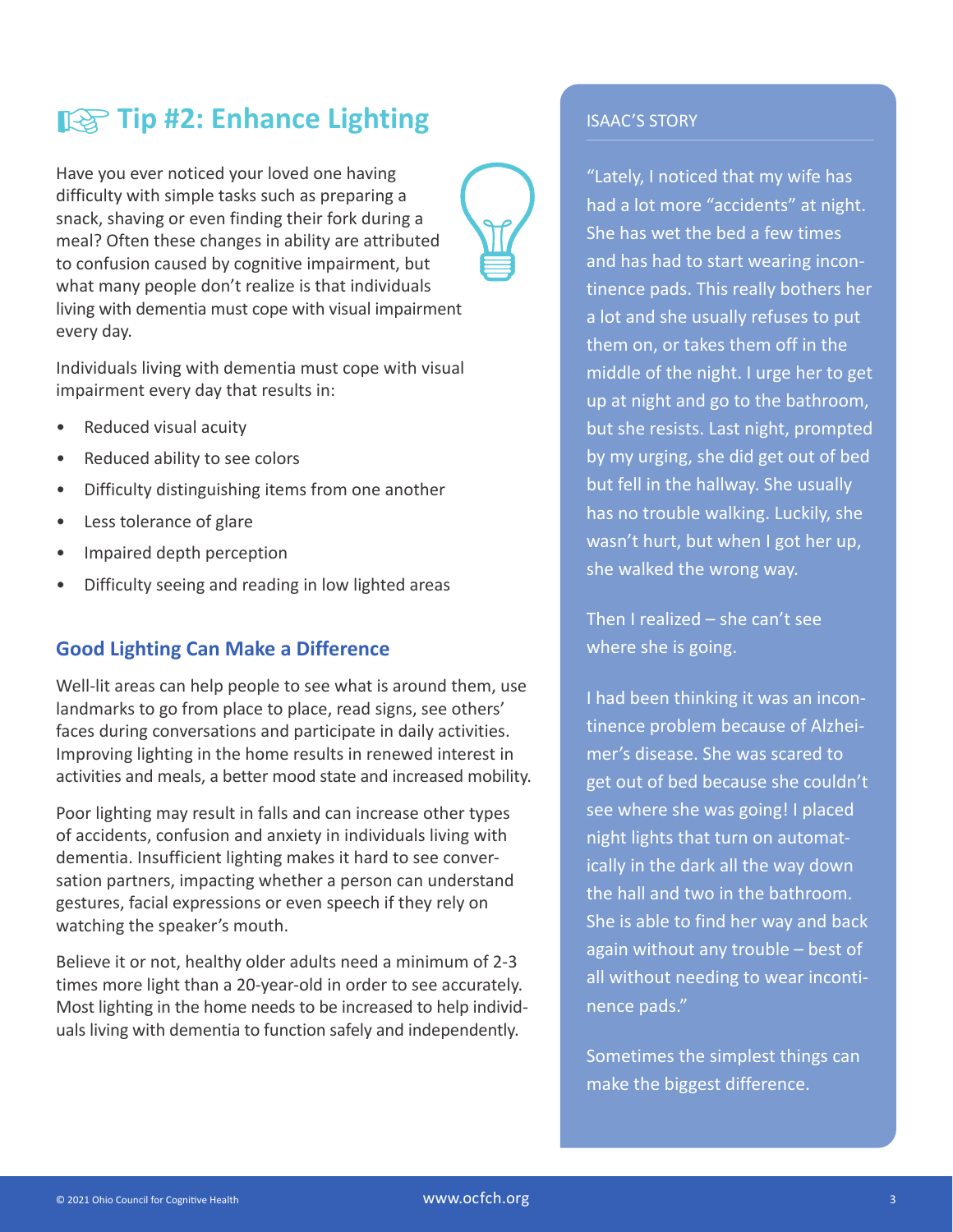### **Here's What You Can Do!**

- Lighting should be even and consistent. Try to keep light at a similar level throughout each room of the house and from room to room, that means no dark corners or dark hallways. Uneven lighting, patterns caused by bright light, and shadows can cause agitation and confusion.
- There are a variety of low cost LED bulbs that use less energy than incandescent bulbs. Since LEDs use only a fraction of the energy of an incandescent light bulb, there is a dramatic decrease in power costs. LED bulbs also have a longer life span. Many come in strips for under counters, on top of cabinets and bookcases, or in typical bulb shape for lamps. Look for bulbs that are soft white.
- Lighting is particularly important on the stairs and by the toilet. Light switches should be easily accessible and straightforward to use.
- Install lights that turn on automatically when the bedroom or bathroom door is opened.
- Increase task lighting by adding lamps or wall fixtures. Task lighting by the dresser helps in locating personal items more easily. It is also useful by the bathroom mirror to help with grooming and personal hygiene.
- Boost lighting in the closet. Install pressure sensitive switches on the door frames of closets to provide automatic closet lighting. Battery-powered closet lights with built-in motion detectors are a low-cost alternative to pressure sensitive switches.

## ☞**Tip #3 Declutter**

#### **Clutter Can Be Overstimulating**

Individuals living with dementia have difficulty making sense of what is going on in their environment and find it hard to process information when there is a lot of stimulation. As a result, a home with significant amounts of clutter can be overstimulating and create difficulties locating a desired item, focusing on an activity, or remembering the sequence of tasks.

For most people, personal and sentimental belongings help us to maintain our identity, but for people with dementia, the loss of judgement, increased confusion and memory loss can cause a different type of response to belongings and household items. For example, a dinner takeout menu might be viewed as an important document, a Styrofoam container as an object of value. Sometimes the inability to recognize what should be thrown out can cause problems because there often remains an almost obsessive need for possessions and keeping them safe.

Often, especially for individuals living alone, the home of some with dementia will have an excess of receipts, old mail, grocery bags, magazines, etc. cluttering the surfaces and making the home unsafe for walking and sometimes unsanitary. In addition, the mess can increase confusion because the person isn't sure exactly what to pay attention to.

#### DANA'S STORY

"My sister and I set aside the entire day to organize my mom's whole house. We felt like we had to get it all done at once or it would never happen. BIG mistake! We didn't have the energy or focus to spend all day hours organizing. We became frustrated and much less efficient as the day progressed. By the end of the day we were very resentful that we had to spend the day like this!"

Instead of trying to get everything done at once, try just setting aside two to three hours on one project or space in the house. This way you'll feel motivated to do more, not be burned out by the process.